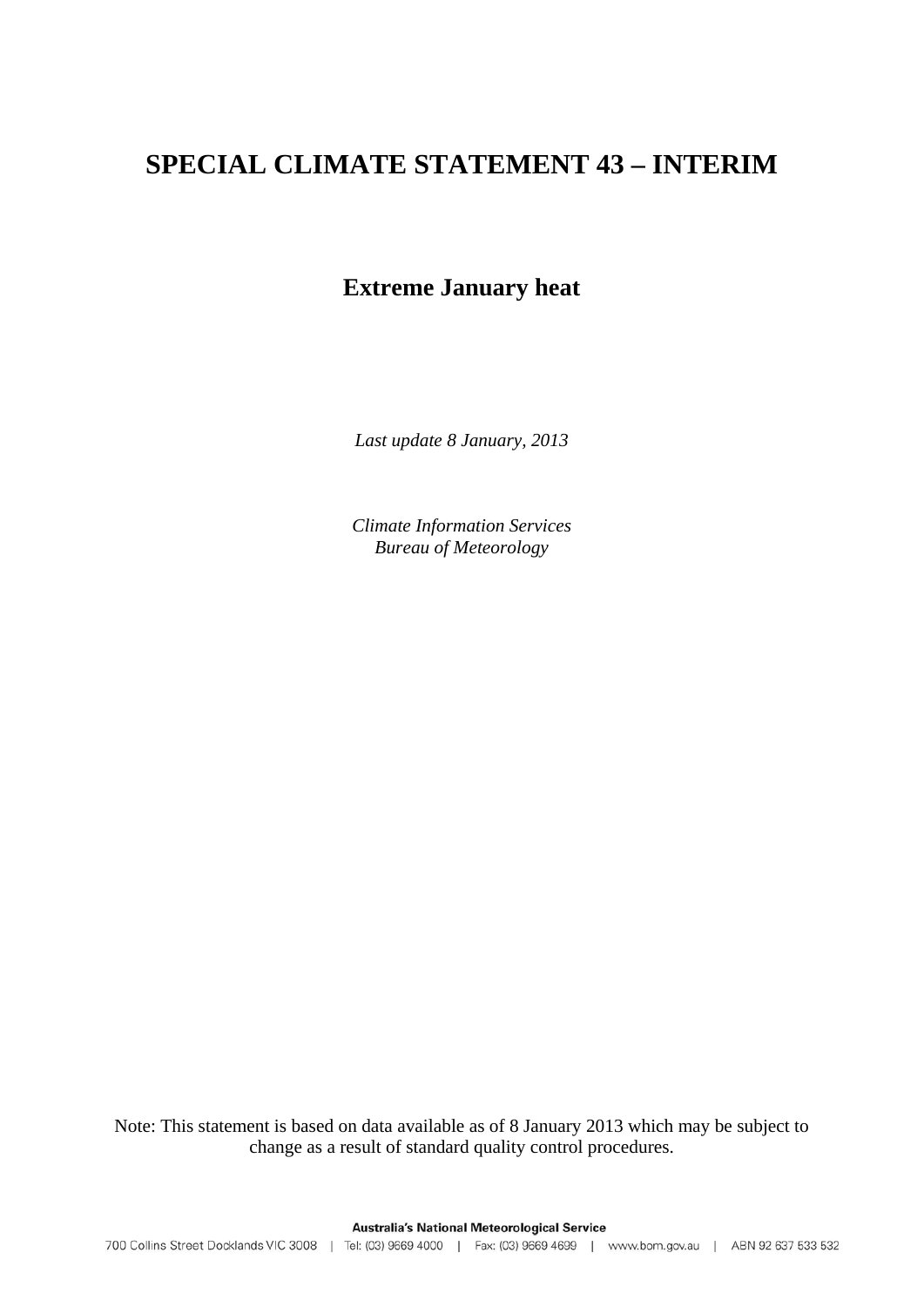### **Introduction**

Large parts of central and southern Australia are currently under the influence of a persistent and widespread heatwave event. This event is ongoing with further significant records likely to be set. Further updates of this statement and associated significant observations will be made as they occur, and a full and comprehensive report on this significant climatic event will be made when the current event ends.

The last four months of 2012 were abnormally hot across Australia, and particularly so for maximum (day-time) temperatures. For September to December (i.e. the last four months of 2012) the average Australian maximum temperature was the highest on record with a national anomaly of +1.61 °C, slightly ahead of the previous record of 1.60 °C set in 2002 (national records go back to 1910). In this context the current heatwave event extends a four month spell of record hot conditions affecting Australia. These hot conditions have been exacerbated by very dry conditions affecting much of Australia since mid 2012 and a delayed start to a weak Australian monsoon.

The start of the current heatwave event traces back to late December 2012, and all states and territories have seen unusually hot temperatures with many site records approached or exceeded across southern and central Australia. A full list of records broken at stations with long records (>30 years) is given below.

The current heatwave event commenced with a build up of extreme heat in the southwest of Western Australia from 25-30 December 2012 as a high in the Bight and a trough near the west coast directed hot easterly winds over the area. Particularly hot conditions were observed on the 30<sup>th</sup>, with Cape Naturaliste observing 37.7 °C, its hottest December day in 56 years of record.

From 31 December the high pressure system began to shift eastward, bringing well above average temperatures across southern WA between the 30 December and 2 January. Temperatures reached 47.7  $\degree$ C at Eyre on the 2<sup>nd</sup> its hottest day in 24 years of record, while Eucla recorded 48.2 °C on the 3<sup>rd</sup>, its hottest day since records began in 1957.

By the 4 January the high pressure system had moved off eastern Australia, with northerly winds directing very hot air into southeast Australia, while southerly winds eased temperatures in WA. Hobart experienced a minimum temperature of 23.4 °C on the  $4<sup>th</sup>$  (its hottest January night on record), followed by a maximum of 41.8 °C (its hottest maximum temperature on record for any month in 130 years of records) and the highest temperature observed anywhere in southern Tasmania.

The area of intense heat moved northeast on the  $5<sup>th</sup>$  as the high pressure system, now centred over the Tasman Sea, and a low pressure trough directed hot northerly winds into the Riverina and western NSW. Areas affected recorded temperatures well in excess of 40 °C, with Marree in SA recording 48.4 °C, Yarrawonga in VIC recording 45.7 °C and Hay in NSW recording 47.7 °C, breaking its annual daytime temperature record.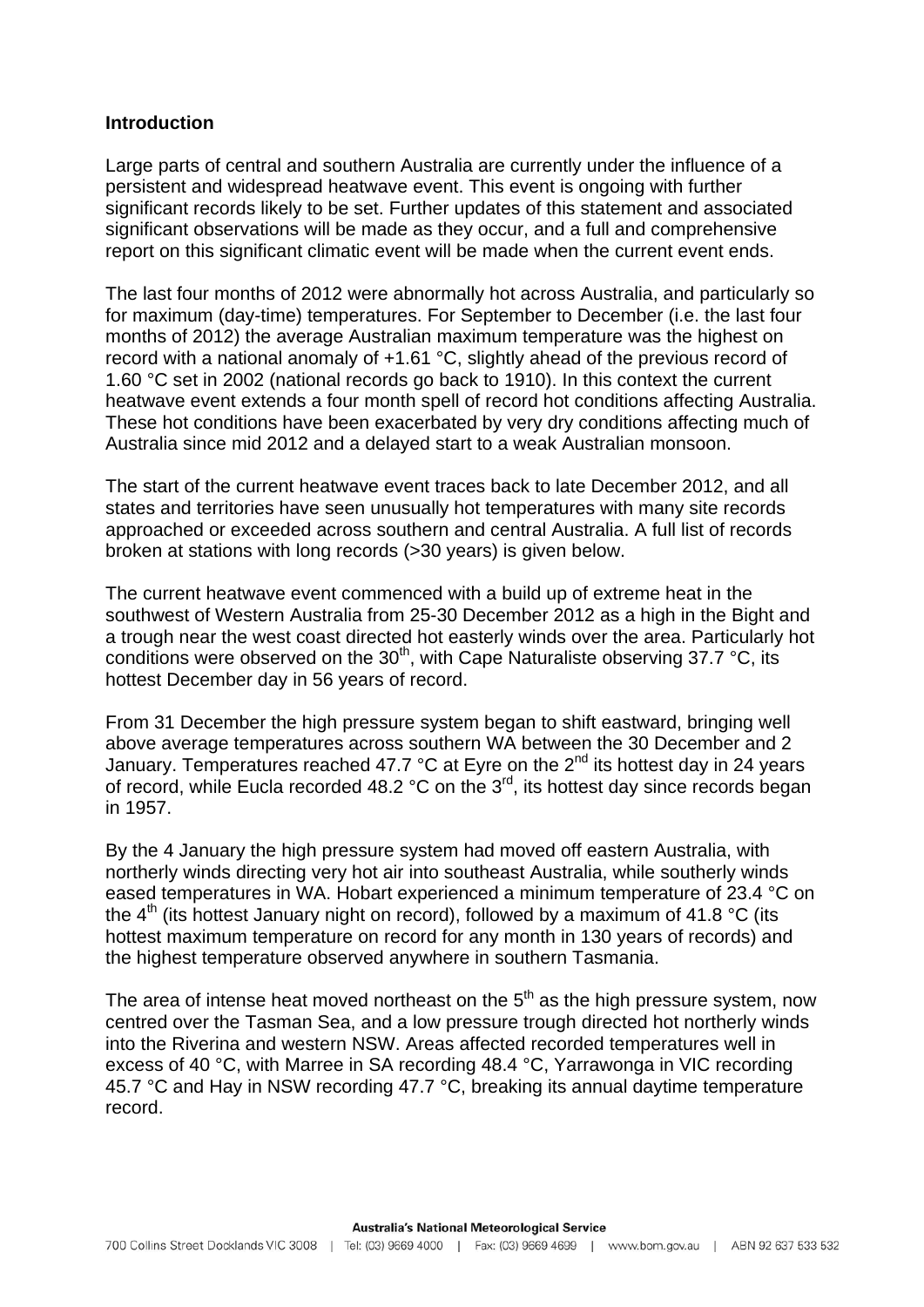## **Record-breaking daily temperatures**

Tables 1 to 3 below give a list of all significant daily maximum and minimum temperature records broken during the course of this heatwave event to date. Many stations have also approached but not exceeded historical records including Adelaide (45.0 °C, its fourth warmest day on record). Many stations with shorter periods of observation (i.e., less than 30 years) have also broken records.

#### **Maximum temperatures recorded in each state during the course of the events**

Tables 4 and 5 below give a list of the highest maximum and minimum temperatures recorded in each state over the course of the heatwave event.

### **Contacts for further information**

The following climatologist may be contact for further information about this event:

Dr Karl Braganza (03) 9669 5344 Dr David Jones (03) 9669 4085 Dr Aaron Coutts-Smith (02) 9296 1525

### **General notes**

Values in this statement are current as of 8 January 2013, and subject to the Bureau's normal quality control processes.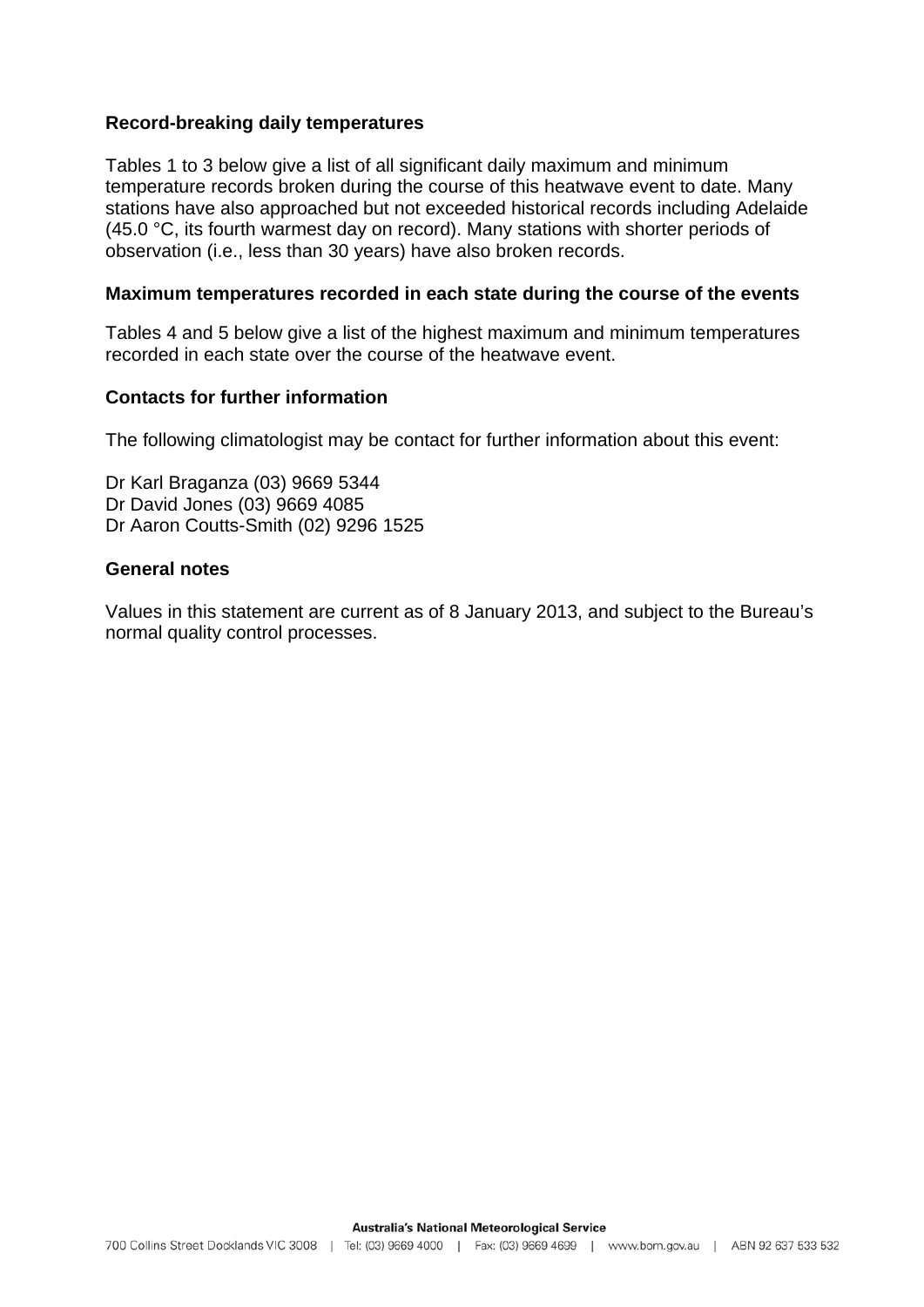| Station | Location              | <b>State</b> | Temperature | Date   | Previous | Date       | Years of |
|---------|-----------------------|--------------|-------------|--------|----------|------------|----------|
| number  |                       |              | (°C)        |        | Record   |            | record   |
| 9519    | Cape Naturaliste      | <b>WA</b>    | 37.7        | 30-Dec | 37.6     | 26/12/2007 | 56       |
| 9842    | Jarrahwood            | <b>WA</b>    | 40.5        | 30-Dec | 40.5     | 26/12/2007 | 38       |
| 11003   | Eucla                 | WA           | 48.2        | 3-Jan  | 47.9     | 3/01/1979  | 53       |
| 94029   | Hobart                | <b>TAS</b>   | 41.8        | 4-Jan  | 40.8     | 4/01/1976  | 120      |
| 94008   | <b>Hobart Airport</b> | TAS          | 40.3        | 4-Jan  | 40.1     | 3/01/1991  | 55       |
| 95003   | <b>Bushy Park</b>     | TAS          | 40.3        | 4-Jan  | 39.5     | 20/01/1973 | 53       |
| 92027   | Orford                | <b>TAS</b>   | 38.8        | 4-Jan  | 38.7     | 21/01/1997 | 45       |
| 92045   | Larapuna              | TAS          | 36.5        | 4-Jan  | 36.1     | 16/01/1960 | 56       |
| 97053   | Strathgordon Village  | TAS          | 34.8        | 4-Jan  | 34.5     | 4/01/1976  | 32       |
| 91223   | Marrawah              | <b>TAS</b>   | 33.2        | 4-Jan  | 33       | 29/01/2009 | 42       |
| 94087   | Mount Wellington      | TAS          | 29.5        | 4-Jan  | 29.2     | 22/01/2006 | 34       |
| 90171   | Portland              | <b>VIC</b>   | 42.1        | 4-Jan  | 41.6     | 26/01/2006 | 31       |
| 23034   | Adelaide Airport      | <b>SA</b>    | 44.1        | 4-Jan  | 44       | 28/01/2009 | 58       |
| 18040   | Kimba                 | SA           | 46          | 4-Jan  | 45.6     | 31/01/1968 | 46       |
| 15511   | Curtin Springs        | <b>NT</b>    | 45.6        | 4-Jan  | 45.5     | 28/01/2011 | 49       |
| 17110   | Leigh Creek Airport   | <b>SA</b>    | 46.2        | 5-Jan  | 46.1     | 25/01/2011 | 31       |
| 75031   | Hay (Miller St)       | <b>NSW</b>   | 47.7        | 5-Jan  | 46       | 23/01/2001 | 56       |
| 72043   | Tumbarumba            | <b>NSW</b>   | 40          | 5-Jan  | 39.8     | 30/01/2009 | 46       |
| 17110   | Leigh Creek Airport   | <b>SA</b>    | 46.3        | 6-Jan  | 46.2     | 5/01/2013  | 31       |
| 72043   | Tumbarumba            | <b>NSW</b>   | 40          | 6-Jan  | 39.8     | 30/01/2009 | 46       |

**Table 1:** New daily maximum temperature records set during the event (stations with 30 or more years of historical records).

\*Highlighted records indicate the monthly record is also an annual record.

**Table 2:** New daily minimum temperature records set during the event (stations with 30 or more years of historical records).

| <b>Station</b><br>number | Previous<br>Temperature<br>State<br>Date<br>Location<br>(°C)<br>Record |            | Date | Years of<br>record |      |            |     |
|--------------------------|------------------------------------------------------------------------|------------|------|--------------------|------|------------|-----|
| 9225                     | Perth Metro                                                            | WA         | 27.3 | 29-Dec             | 27.1 | 18/12/1979 | 115 |
| 9021                     | Perth Airport                                                          | WA         | 27.5 | 29-Dec             | 26.9 | 24/12/1960 | 69  |
| 9111                     | Karnet                                                                 | WA         | 23.5 | 29-Dec             | 22.6 | 29/12/2009 | 47  |
| 9519                     | <b>Cape Naturaliste</b>                                                | WA         | 24.3 | 30-Dec             | 24.3 | 26/12/2007 | 56  |
| 9518                     | Cape Leeuwin                                                           | WA         | 23.8 | 1-Jan              | 23.5 | 26/01/2012 | 107 |
| 94029                    | Hobart                                                                 | TAS        | 23.4 | 4-Jan              | 22.9 | 10/01/1887 | 120 |
| 94008                    | <b>Hobart Airport</b>                                                  | TAS        | 21.8 | 4-Jan              | 21.2 | 3/01/2012  | 55  |
|                          | Cape Bruny                                                             | TAS        |      |                    |      |            | 57  |
| 94010                    | Lighthouse                                                             |            | 20.4 | 4-Jan              | 20   | 16/01/1960 |     |
| 71032                    | Thredbo AWS                                                            | <b>NSW</b> | 17.1 | 5-Jan              | 17   | 26/01/2003 | 33  |
| 84070                    | Point Hicks                                                            | VIC        | 25   | 5-Jan              | 23.8 | 3/01/2012  | 47  |
| 75031                    | Hay (Miller St)                                                        | <b>NSW</b> | 31   | 8-Jan              | 31   | 24/01/2001 | 56  |
| 75041                    | <b>Griffith Airport</b>                                                | <b>NSW</b> | 30   | 8-Jan              | 30   | 30/01/2006 | 37  |
| 71041                    | <b>Thredbo Village</b>                                                 | <b>NSW</b> | 21   | 8-Jan              | 19.2 | 8/01/1979  | 42  |
| 10092                    | Merredin                                                               | WA         | 29.7 | 8-Jan              | 29.3 | 26/01/2011 | 48  |
| 9842                     | Jarrahwood                                                             | WA         | 26   | 8-Jan              | 24.3 | 12/01/1978 | 33  |
| 9518                     | Cape Leeuwin                                                           | WA         | 24.2 | 8-Jan              | 23.5 | 26/01/2012 | 107 |
| 9741                     | <b>Albany Airport</b>                                                  | WA         | 20.4 | 8-Jan              | 20   | 26/01/1974 | 48  |

\*Highlighted records indicate the monthly record is also an annual record.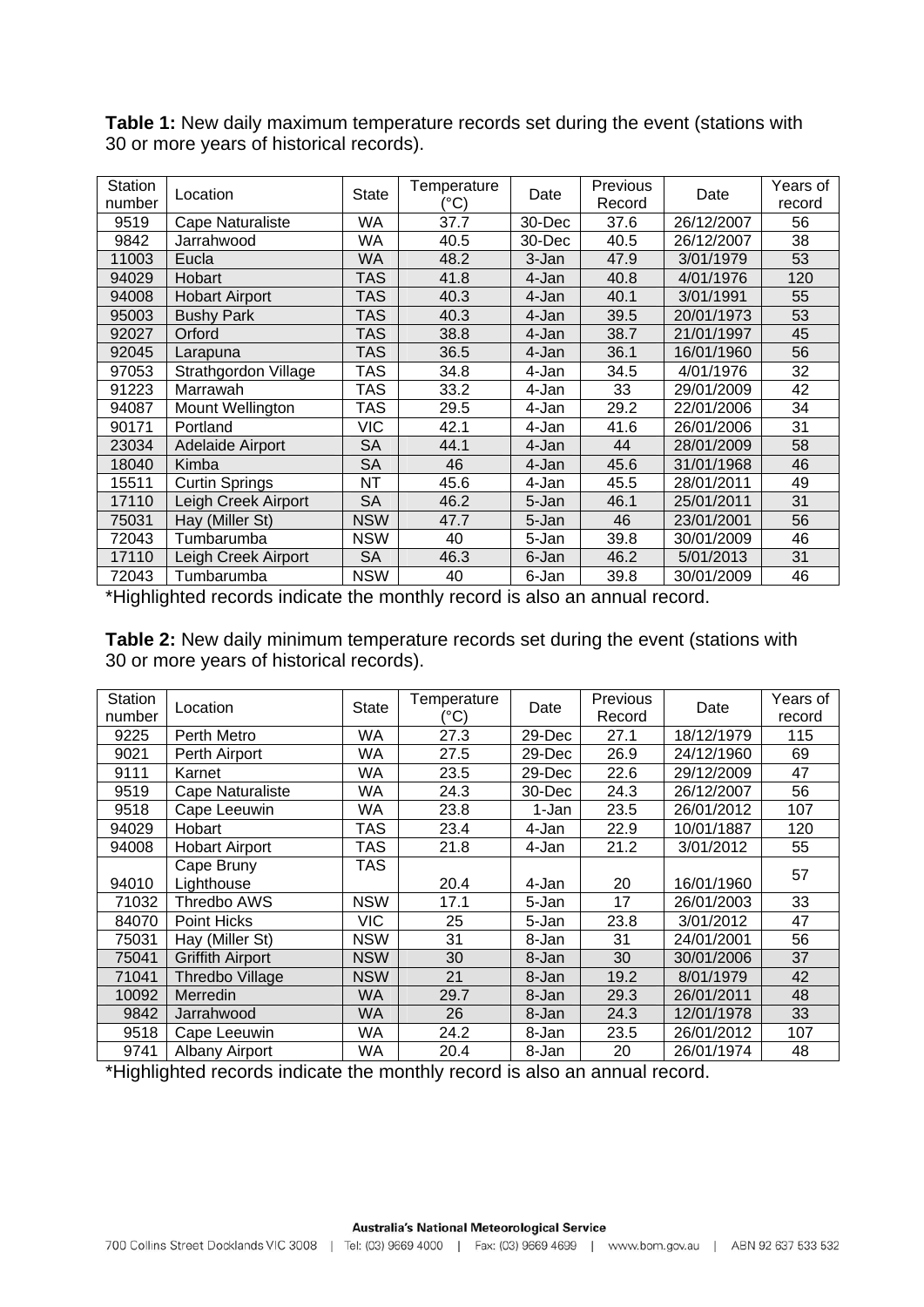A particular feature of this heatwave event has been the exceptional spatial extent of high temperatures. The table below gives the national and state/territory average maximum temperature for each day of the heatwave event. Australia set a new record for the highest national area-average temperature, recording 40.33 °C and surpassing the previous record set on 21 December 1972 (40.17 °C). To date (data up to the 7 January 2013) the national area-average for each of the first 7 days of 2013 has been in the top 20 hottest days on record, with 6 January the fifth hottest on record and the first time 6 consecutive days over 39 °C has ever been recorded for Australia.

Table 3: Daily area average maximum temperatures to date.

|            | Area-averaged maximum temperature each day or the event ( G) |            |           |           |           |          |             |              |  |
|------------|--------------------------------------------------------------|------------|-----------|-----------|-----------|----------|-------------|--------------|--|
|            | Record                                                       | Date       | 29-Dec-12 | 30-Dec-12 | 31-Dec-12 | 1-Jan-13 | $2$ -Jan-13 | $3 - Jan-13$ |  |
| Aust       | 40.2                                                         | 21/12/1972 | 36.8      | 37.1      | 37.6      | 38.6     | 39.2        | 39.6         |  |
| QLD        | 41.6                                                         | 14/11/1915 | 37.4      | 37.3      | 35.6      | 36.0     | 38.8        | 39.3         |  |
| <b>NSW</b> | 44.1                                                         | 14/01/1939 | 32.9      | 32.9      | 35.2      | 37.0     | 35.6        | 36.1         |  |
| <b>VIC</b> | 44.5                                                         | 7/02/2009  | 26.0      | 27.1      | 29.6      | 29.7     | 28.1        | 36.8         |  |
| <b>TAS</b> | 33.3                                                         | 30/01/2009 | 18.1      | 18.3      | 19.2      | 17.7     | 19.0        | 26.7         |  |
| <b>SA</b>  | 45.3                                                         | 2/01/1960  | 35.5      | 37.3      | 39.0      | 40.3     | 41.3        | 43.6         |  |
| <b>WA</b>  | 43.0                                                         | 31/12/1972 | 38.3      | 38.5      | 39.6      | 41.2     | 41.1        | 39.3         |  |
| <b>NT</b>  | 42.9                                                         | 27/12/1990 | 39.1      | 39.3      | 39.4      | 39.2     | 39.8        | 40.6         |  |
|            |                                                              |            |           |           |           |          |             |              |  |

**Area-averaged maximum temperature each day of the event (°C)**

Table 3: continued

#### **Area-averaged maximum temperature each day of the event (°C)**

| $7 - Jan-13$ |
|--------------|
| 40.3         |
| 36.8         |
| 39.9         |
| 37.8         |
| 27.1         |
| 43.4         |
| 42.4         |
| 40.1         |
|              |

Table 4: State high maximum temperatures recorded each day of the event.

|              |              | <b>Daily Maximum</b> |                                                   |
|--------------|--------------|----------------------|---------------------------------------------------|
| <b>Date</b>  | <b>State</b> | Temperature (°C)     | Location                                          |
| 29-Dec-12    | WA.          | 42.5                 | Gosnells City (9106)                              |
| 30-Dec-12    | WA.          | 42.8                 | Telfer Aero (13030)                               |
| 31-Dec-12    | WA.          | 43.9                 | Geraldton Airport (8315)                          |
| $1$ -Jan-13  | WA.          | 46.1                 | Munglinup West (12044)                            |
| $2$ -Jan-13  | <b>WA</b>    | 47.7                 | Eyre (11019)                                      |
| $3 - Jan-13$ | <b>WA</b>    | 48.6                 | <b>Red Rocks Point</b>                            |
| $4$ -Jan-13  | <b>WA</b>    | 42.5                 | Marble Bar (4106)                                 |
| $5 - Jan-13$ | WA.          | 43                   | <b>Mullewa (8095)</b>                             |
| $6$ -Jan-13  | WA.          | 44.8                 | Warburton (13011)                                 |
| 7-Jan-13     | WA.          | 47.8                 | Leonora (12046) - PRELIMINARY – MAX 1:00 PM AEDST |
| 30-Dec-12    | <b>SA</b>    | 40.8                 | Moomba Airport (17123)                            |
| 31-Dec-12    | <b>SA</b>    | 43.4                 | Marree Comparison (17031)                         |
| 1-Jan-13     | <b>SA</b>    | 44                   | Marree Comparison (17031)                         |
| 2-Jan-13     | <b>SA</b>    | 45.3                 | Oodnadatta airport (17043)                        |

#### **Australia's National Meteorological Service**

700 Collins Street Docklands VIC 3008 | Tel: (03) 9669 4000 | Fax: (03) 9669 4699 | www.bom.gov.au | ABN 92 637 533 532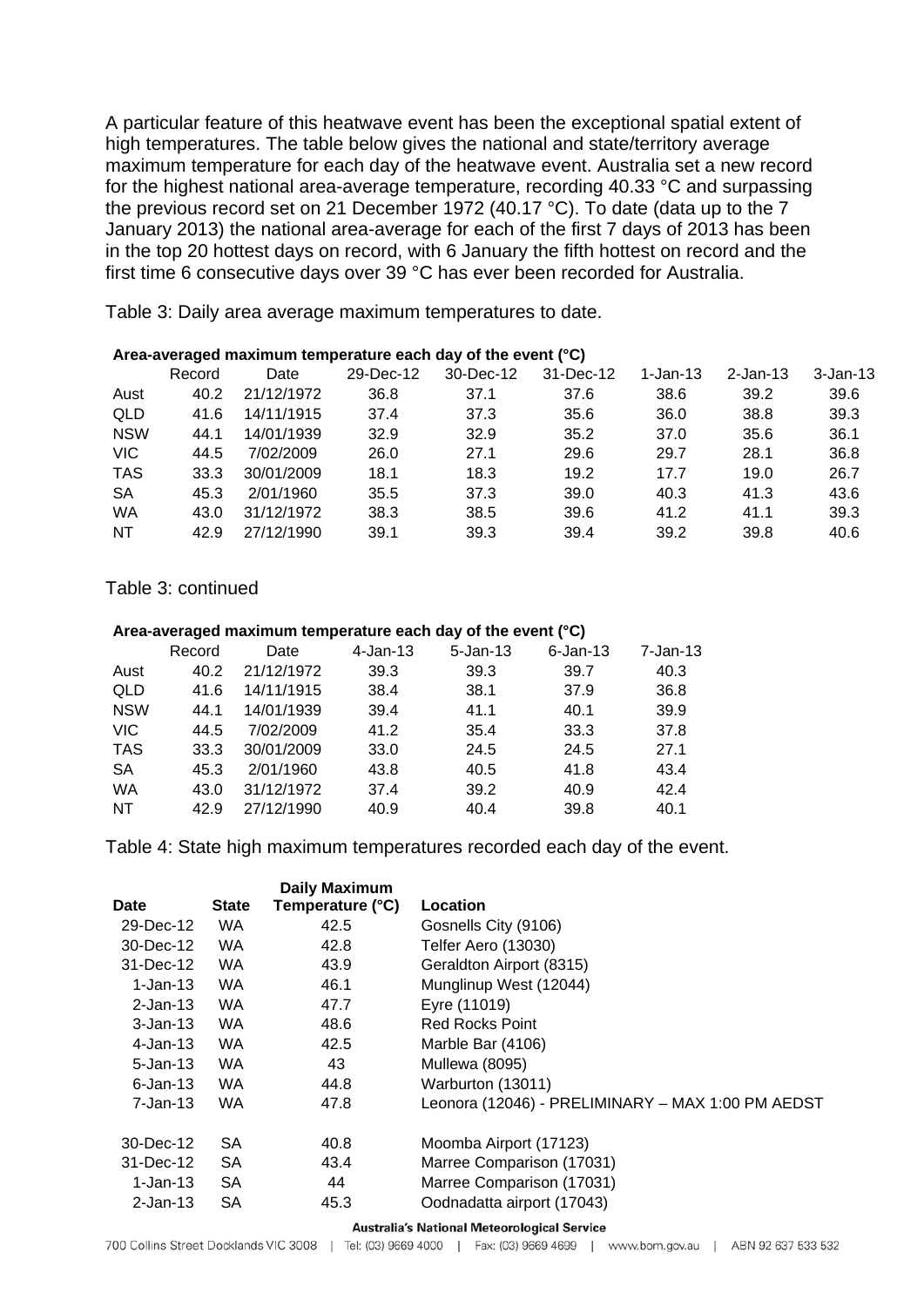| $3-Jan-13$   | <b>SA</b>  | 46.8 | Nullarbor (18106)                                                                        |
|--------------|------------|------|------------------------------------------------------------------------------------------|
| $4$ -Jan-13  | <b>SA</b>  | 48.2 | Wudinna (18083)                                                                          |
| $5 - Jan-13$ | <b>SA</b>  | 48.4 | Marree comparison (17031)                                                                |
| $6$ -Jan-13  | <b>SA</b>  | 48.2 | Marree comparison (17031)<br>Oodnadatta airport (17043) - PRELIMINARY - MAX 1:00 PM      |
| $7 - Jan-13$ | <b>SA</b>  | 47.5 | <b>AEDST</b>                                                                             |
| 31-Dec-12    | <b>VIC</b> | 35.5 | Mildura Airport (76031)                                                                  |
| $1-Jan-13$   | <b>VIC</b> | 36.4 | Mildura Airport (76031)                                                                  |
| $2-Jan-13$   | <b>VIC</b> | 34.1 | Mildura Airport (76031)                                                                  |
| $3-Jan-13$   | <b>VIC</b> | 40   | Mildura Airport (76031), Hopetoun (71010)                                                |
| $4$ -Jan-13  | <b>VIC</b> | 45.2 | Hopetoun Airport (71010)                                                                 |
| $5 - Jan-13$ | <b>VIC</b> | 45.7 | Yarrawonga (81124)                                                                       |
| $6$ -Jan-13  | <b>VIC</b> | 42.4 | Yarrawonga (81124)<br>Mildura Airport (76031) - PRELIMINARY - MAX 1:00 PM                |
| $7 - Jan-13$ | <b>VIC</b> | 44.2 | <b>AEDST</b>                                                                             |
| 31-Dec-12    | <b>NSW</b> | 40.9 | Wanaaring Post Office (48079)                                                            |
| $1-Jan-13$   | <b>NSW</b> | 43.3 | Wanaaring Post Office (48079)                                                            |
| $2$ -Jan-13  | <b>NSW</b> | 42.3 | Mungindi Post Office (52020)                                                             |
| $3 - Jan-13$ | <b>NSW</b> | 42.5 | Lightning Ridge Visitors Information Centre (48243)                                      |
| $4$ -Jan-13  | <b>NSW</b> | 47.6 | Pooncarie Mail Agency (46012)                                                            |
| $5 - Jan-13$ | <b>NSW</b> | 47.9 | Hay Airport (75019)                                                                      |
| $6$ -Jan-13  | <b>NSW</b> | 47.6 | Wilcannia Aerodrome(46012)                                                               |
|              |            |      | Pooncarie Mail Agency (46012) - PRELIMINARY - MAX 1:00                                   |
| $7 - Jan-13$ | <b>NSW</b> | 46.8 | PM AEDST                                                                                 |
| $3-Jan-13$   | <b>TAS</b> | 35.4 | Friendly Beaches (92114)                                                                 |
| $4$ -Jan-13  | <b>TAS</b> | 41.8 | Hobart (94029)                                                                           |
| $5 - Jan-13$ | <b>TAS</b> | 34   | Cressy Research Station (91306)                                                          |
| $6$ -Jan-13  | <b>TAS</b> | 31   | Cressy Research Station (91306)<br>Ouse Fire Station (95048) - PRELIMINARY - MAX 1:00 PM |
| $7 - Jan-13$ | <b>TAS</b> | 35.6 | <b>AEDST</b>                                                                             |
| $3 - Jan-13$ | QLD        | 45.5 | Birdsville Airport (38026)                                                               |
| 4-Jan-13     | <b>QLD</b> | 47.3 | Birdsville Airport (38026)                                                               |
| 5-Jan-13     | QLD        | 46.7 | Birdsville Airport (38026)                                                               |
| $6$ -Jan-13  | QLD        | 46.3 | Birdsville Airport (38026)<br>Birdsville Airport (38026) - PRELIMINARY - MAX 1:00 PM     |
| $7-Jan-13$   | QLD        | 45.1 | <b>AEDST</b>                                                                             |
| $2-Jan-13$   | NT         | 43.2 | Walungurru (15664)                                                                       |
| $3-Jan-13$   | <b>NT</b>  | 44   | Watarrka (15652)                                                                         |
| 4-Jan-13     | <b>NT</b>  | 45.6 | Curtain Springs (15511)                                                                  |
| 5-Jan-13     | ΝT         | 45.2 | Yulara Aerodrome (15635) & Watarrka (15652)                                              |
| $6$ -Jan-13  | <b>NT</b>  | 45.2 | Yulara Aerodrome (15635)                                                                 |
| 7-Jan-13     | NT         | 45.9 | Yulara Aerodrome (15635) - PRELIMINARY - MAX 1:00 PM<br>AEDST                            |

Table 5: State high minimum temperatures recorded each day of the event.

|              |           | <b>Daily Minimum</b> |                          |
|--------------|-----------|----------------------|--------------------------|
| Date         | State     | Temperature (°C)     | Location                 |
| 29-Dec-12    | WA        | 30.5                 | Telfer Aero (13030)      |
| 30-Dec-12    | WA        | 30.3                 | Mount Magnet Aero (7600) |
| 31-Dec-12    | <b>WA</b> | 31.8                 | Telfer Aero (13030)      |
| $1 - Jan-13$ | WA        | 29.6                 | Karratha Aero (4083)     |

#### Australia's National Meteorological Service

700 Collins Street Docklands VIC 3008 | Tel: (03) 9669 4000 | Fax: (03) 9669 4699 | www.bom.gov.au | ABN 92 637 533 532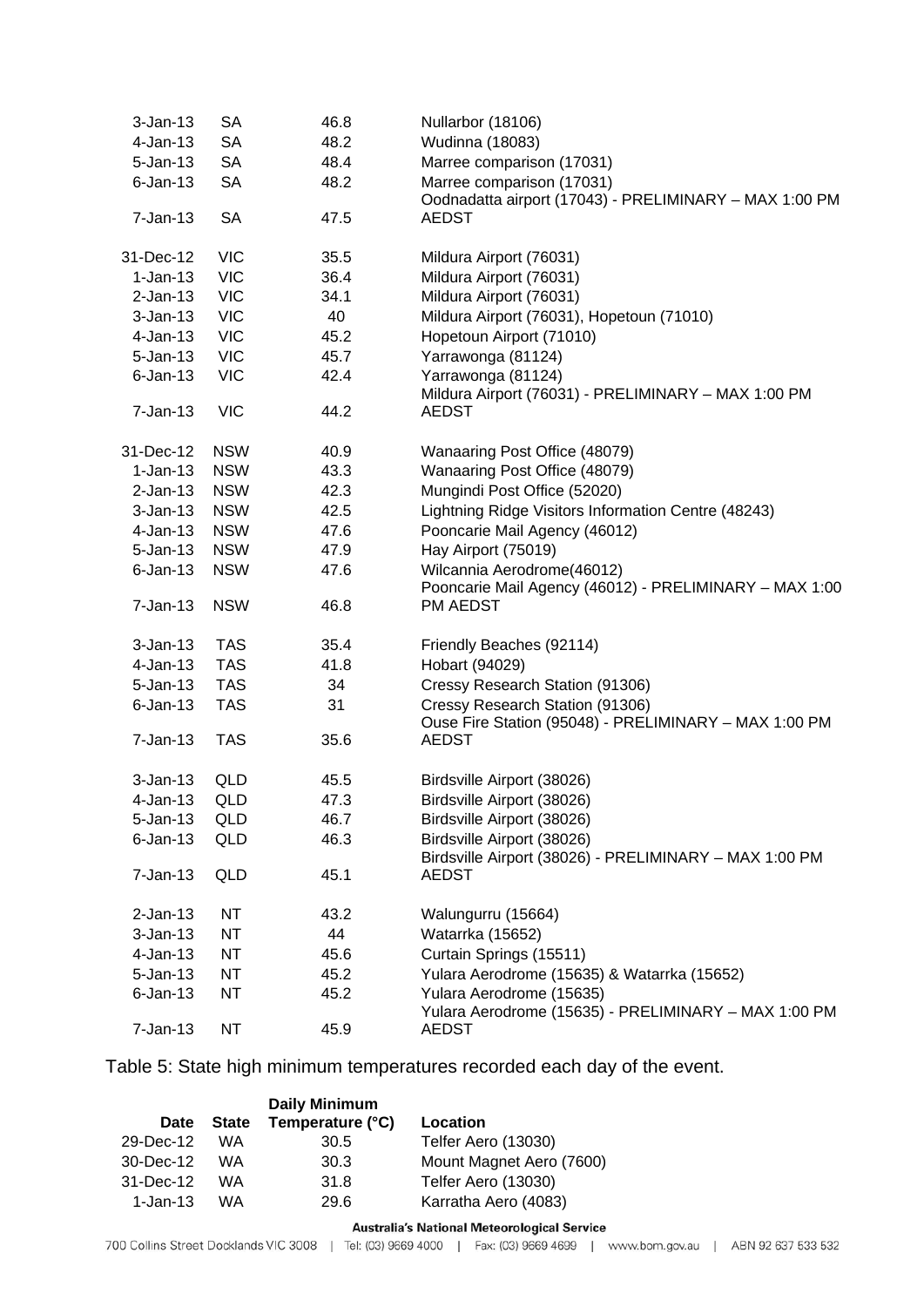| $2-Jan-13$   | <b>WA</b>  | 29   | Bedout Island (4100)                                   |
|--------------|------------|------|--------------------------------------------------------|
| $3-Jan-13$   | <b>WA</b>  | 29   | Troughton Island (1007)                                |
| $4$ -Jan-13  | <b>WA</b>  | 32   | Wiluna (13012)                                         |
| $5 - Jan-13$ | <b>WA</b>  | 30.2 | Emu Creek Station (6072)                               |
| $6$ -Jan-13  | <b>WA</b>  | 30.1 | Roebourne (4035)                                       |
| $7-Jan-13$   | WA         | 31.4 | Telfer Aero (13030)                                    |
| 8-Jan-13     | <b>WA</b>  | 32.4 | Leonora (12046) - PRELIMINARY - MIN to 1:00PM AEDST    |
|              |            |      |                                                        |
| $3 - Jan-13$ | <b>SA</b>  | 26.5 | Cooberpedy Airport (16090)                             |
| 4-Jan-13     | <b>SA</b>  | 28   | <b>Elliston (18069)</b>                                |
| $5 - Jan-13$ | <b>SA</b>  | 25.8 | Andamooka (16065)                                      |
| $6$ -Jan-13  | <b>SA</b>  | 29   | Arkaroola (17099)                                      |
| $7 - Jan-13$ | <b>SA</b>  | 30.9 | Moomba (17123)                                         |
|              |            |      | Oodnadatta airport (17043) - PRELIMINARY - MIN 1:00 PM |
| 8-Jan-13     | <b>SA</b>  |      | <b>AEDST</b>                                           |
| $4-Jan-13$   | <b>VIC</b> | 25.1 | Nhill Aerodrome (78015)                                |
| $5 - Jan-13$ | <b>VIC</b> | 29   | Echuca Aerodrome (80015)                               |
| $6$ -Jan-13  | <b>VIC</b> | 22.6 | Hunters Hill (82139)                                   |
| $7 - Jan-13$ | <b>VIC</b> | 21.6 | Yarrawonga (81124)                                     |
|              |            |      | Mildura Airport (76031) - PRELIMINARY - MIN to 1:00PM  |
| 8-Jan-13     | <b>VIC</b> | 25.2 | <b>AEDST</b>                                           |
| 4-Jan-13     | <b>NSW</b> | 27.6 | Bourke Airport AWS (48245)                             |
| $5 - Jan-13$ | <b>NSW</b> | 29.9 | Hay Airport (75019)                                    |
| $6$ -Jan-13  | <b>NSW</b> | 32   | White Cliffs (46129)                                   |
| $7-Jan-13$   | <b>NSW</b> | 30.1 | Tibooburra (46037)                                     |
|              |            |      | Ivanhoe Aerodrome (49000) - PRELIMINARY - MIN to       |
| 8-Jan-13     | <b>NSW</b> | 31.3 | 1:00PM AEDST                                           |
| $4$ -Jan-13  | <b>TAS</b> | 23.4 | Hobart (94029)                                         |
| $5 - Jan-13$ | <b>TAS</b> | 20.3 | Flinders Island (99005)                                |
| $6$ -Jan-13  | <b>TAS</b> | 14.8 | Swan Island (92123)                                    |
| $7 - Jan-13$ | <b>TAS</b> | 14.3 | Hobart (94029)                                         |
|              |            |      | Flinders Island (99005) - PRELIMINARY - MIN to 1:00PM  |
| 8-Jan-13     | <b>TAS</b> | 17   | <b>AEDST</b>                                           |
| $3-Jan-13$   | QLD        | 28.5 | Boulia Airport (38003)                                 |
| $4-Jan-13$   | <b>QLD</b> | 29.5 | Boulia Airport (38003)                                 |
| $5 - Jan-13$ | <b>QLD</b> | 30.5 | Birdsville Airport (38026)                             |
| $6$ -Jan-13  | QLD        | 31.1 | Birdsville Airport (38026)                             |
| $7 - Jan-13$ | <b>QLD</b> | 31.2 | Ballera Gas Field (45009)                              |
|              |            |      | Boulia Airport (38003) - PRELIMINARY - MIN to 1:00PM   |
| 8-Jan-13     | <b>QLD</b> | 29   | <b>AEDST</b>                                           |
| $3 - Jan-13$ | <b>NT</b>  | 28.4 | Warruwi (14401)                                        |
| 4-Jan-13     | <b>NT</b>  | 31.6 | Kulgera (15603)                                        |
| $5 - Jan-13$ | NT.        | 29.1 | Tennant Creek Airport (15135)                          |
| $6$ -Jan-13  | <b>NT</b>  | 28.5 | Kulgera (15603)                                        |
| $7 - Jan-13$ | <b>NT</b>  | 29.0 | Walungurru (15664)                                     |
|              |            |      | Curtain Springs (15511) - PRELIMINARY - MIN to 1:00PM  |
| 8-Jan-13     | <b>NT</b>  | 30.7 | <b>AEDST</b>                                           |
|              |            |      |                                                        |